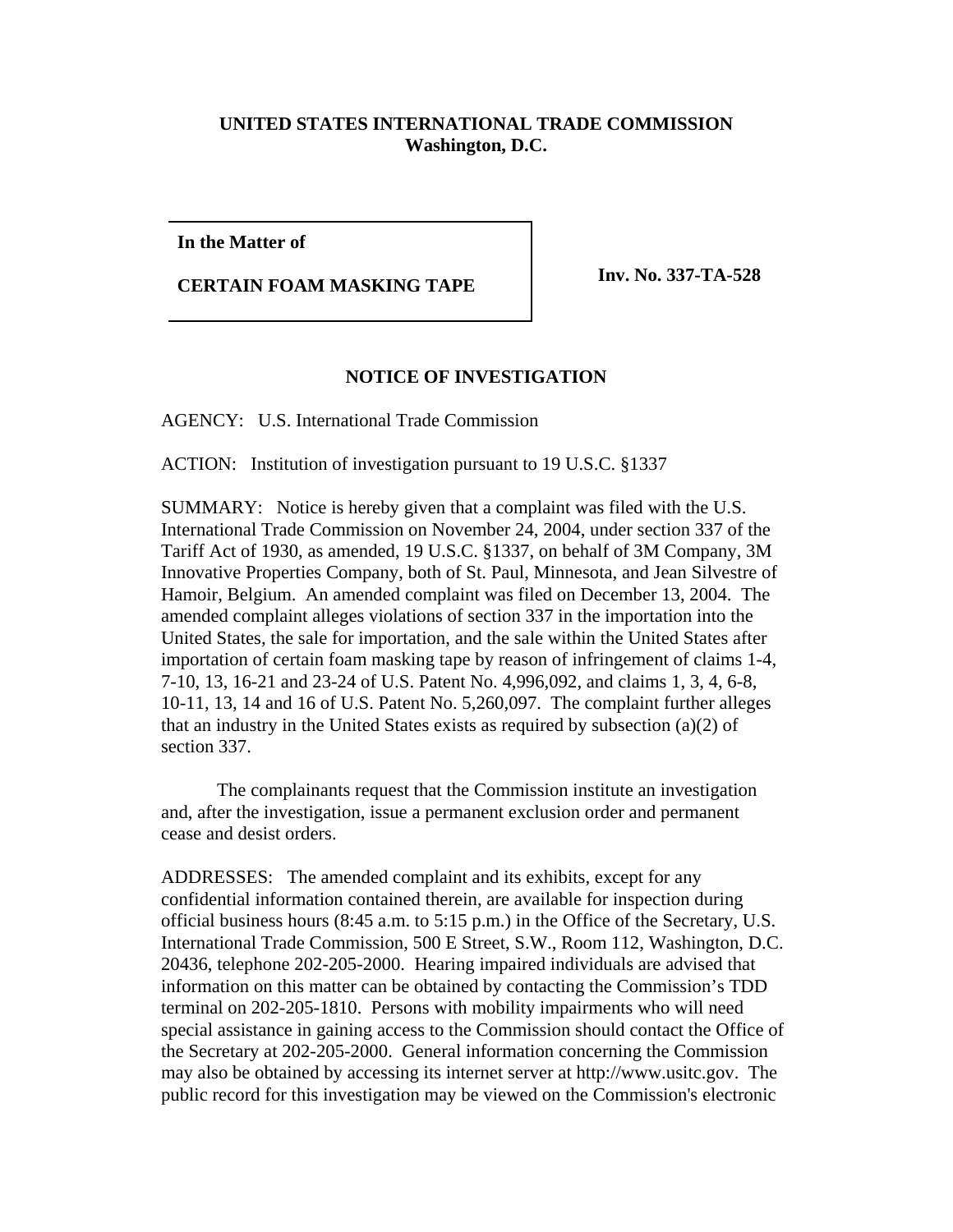docket (EDIS) at http://edis.usitc.gov.

FOR FURTHER INFORMATION CONTACT: Steven R. Pedersen, Esq., Office of Unfair Import Investigations, U.S. International Trade Commission, telephone 202-205-2781.

AUTHORITY: The authority for institution of this investigation is contained in section 337 of the Tariff Act of 1930, as amended, and in section 210.10 of the Commission's Rules of Practice and Procedure, 19 C.F.R. § 210.10 (2004).

SCOPE OF INVESTIGATION: Having considered the complaint, the U.S. International Trade Commission, on December 22, 2004, ORDERED THAT –

(1) Pursuant to subsection (b) of section 337 of the Tariff Act of 1930, as amended, an investigation be instituted to determine whether there is a violation of subsection (a)(1)(B) of section 337 in the importation into the United States, the sale for importation, or the sale within the United States after importation of certain foam masking tape by reason of infringement of one or more of claims 1-4, 7-10, 13, 16-21 and 23-24 of U.S. Patent No. 4,996,092, or claims 1, 3, 4, 6-8, 10- 11, 13, 14 and 16 of U.S. Patent No. 5,260,097, and whether an industry in the United States exists as required by subsection (a)(2) of section 337.

(2) For the purpose of the investigation so instituted, the following are hereby named as parties upon which this notice of investigation shall be served:

(a) The complainants are –

3M Company 3M Corporate Headquarters, 3M Center St. Paul, Minnesota 55144

3M Innovative Properties Company 3M Corporate Headquarters, 3M Center St. Paul, Minnesota 55144

Mr. Jean Silvestre Grand Enclos 2 4180 Hamoir Belgium

(b) The respondents are the following companies alleged to be in violation of section 337, and are the parties upon which the complaint is to be served: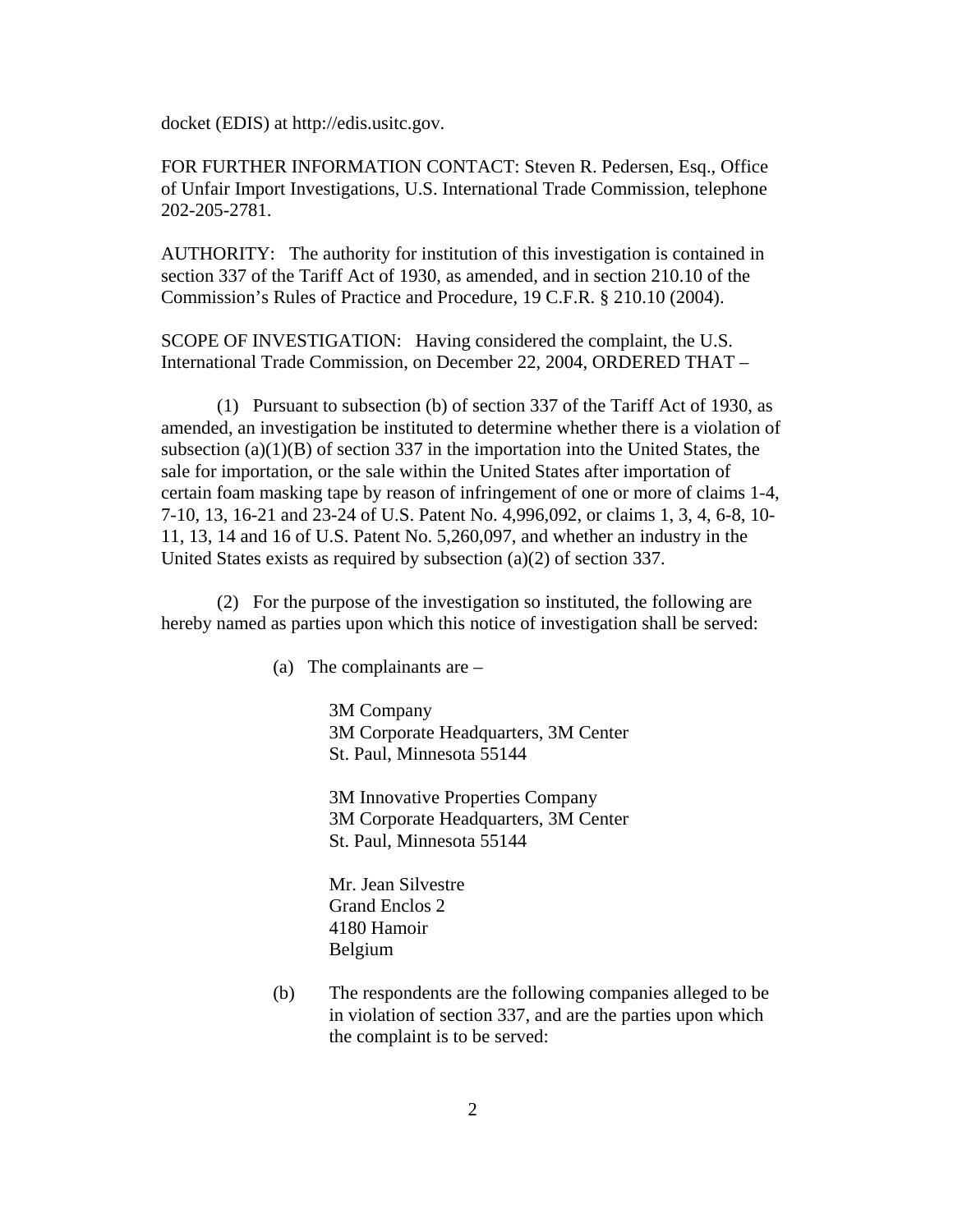Boss Auto Import, S.A. Avenida del Valles, 28 08440 Cardedeu, Barcelona Spain

Chemicar USA, Inc. 670 New York Street Memphis, Tennessee 38104

EMM America, Inc. 349 Owl Street Campton, New Hampshire 03223

E.M.M. International B.V. Marsweg 59 8013 PE Zwolle **Netherlands** 

Indasa, S.A. Zona Industrial de Aveiro Lote 46, P.O. Box 3005 3801-903, Aveiro Portugal

Indasa U.S.A., Inc. 9 Falstrom Court Passaic, New Jersey 07055

Intertape Polymer Corporation 3647 Cortez Road West Bradenton, Florida

IPG Administrative Services, Inc. 3647 Cortez Road West Bradenton, Florida 34210

Intertape Polymer Group, Inc. 110 E. Montee de Liesse Montreal, Quebec Canada, H4T 1N4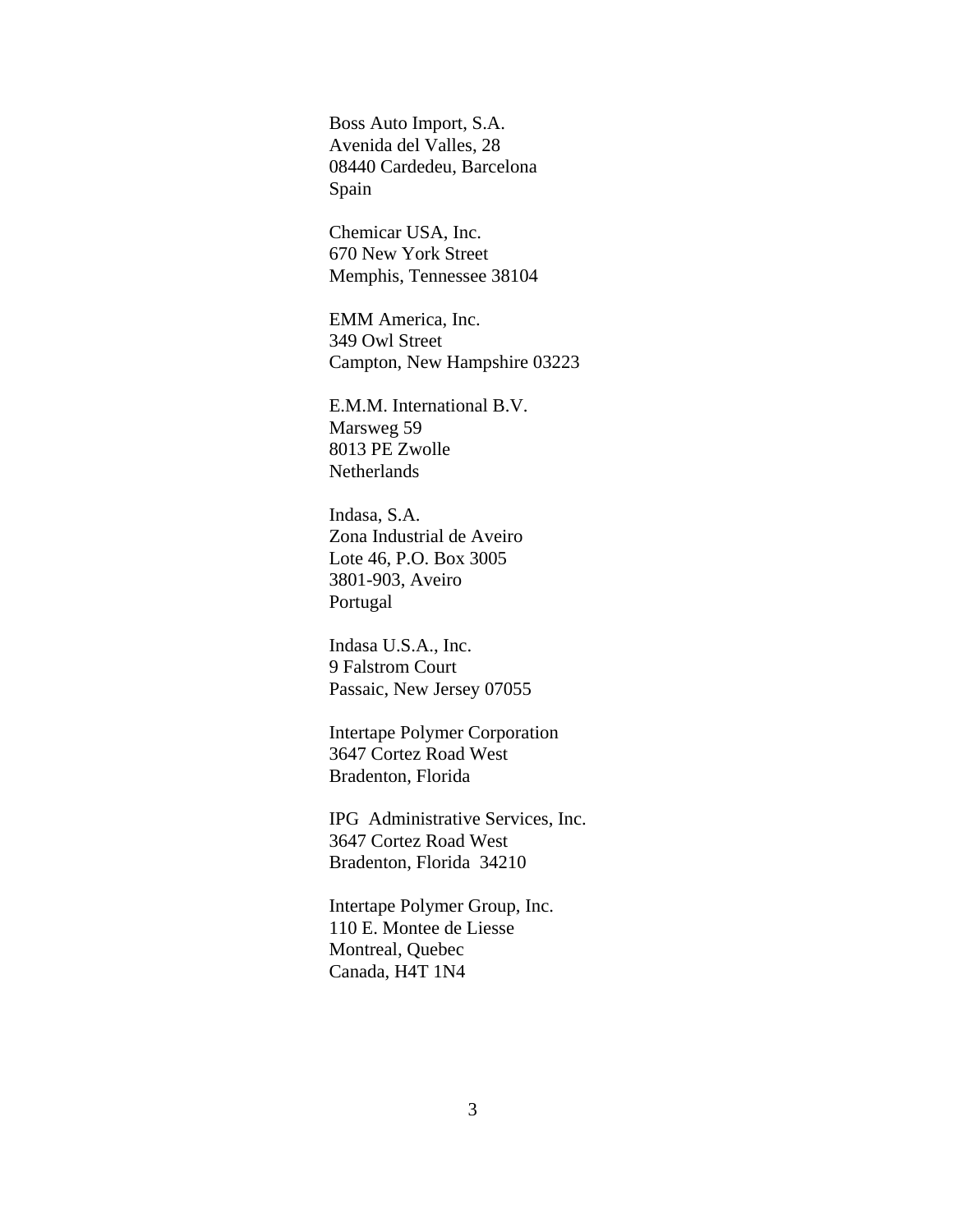Saint-Gobain Abrasifs (France) Rue de L'Ambassadeur BP8 78702 Conflans-Saint-Honorine France

Saint-Gobain Abrasives, Inc. 1 New Bond Street Worcester, Massachusetts 01606

Transtar Autobody Technologies, Inc. 2040 Heiserman Drive Brighton, Michigan 48114

Vosschemie GmbH Esinger Steinweg 50 D-25436 Uetersen Germany

(c) Steven R. Pedersen, Esq., Office of Unfair Import Investigations, U.S. International Trade Commission, 500 E Street, S.W., Suite 401, Washington, D.C. 20436, who shall be the Commission investigative attorney, party to this investigation; and

(3) For the investigation so instituted, the Honorable Charles E. Bullock is designated as the presiding administrative law judge.

A response to the complaint and the notice of investigation must be submitted by the named respondents in accordance with section 210.13 of the Commission's Rules of Practice and Procedure, 19 C.F.R. § 210.13. Pursuant to 19 C.F.R. §§ 201.16(d) and 210.13(a), such response will be considered by the Commission if received not later than 20 days after the date of service by the Commission of the complaint and the notice of investigation. Extensions of time for submitting the response to the complaint and the notice of investigation will not be granted unless good cause therefor is shown.

Failure of a respondent to file a timely response to each allegation in the complaint and in this notice may be deemed to constitute a waiver of the right to appear and contest the allegations of the complaint and this notice, and to authorize the administrative law judge and the Commission, without further notice to the respondent, to find the facts to be as alleged in the complaint and this notice and to enter a final determination containing such findings, and may result in the